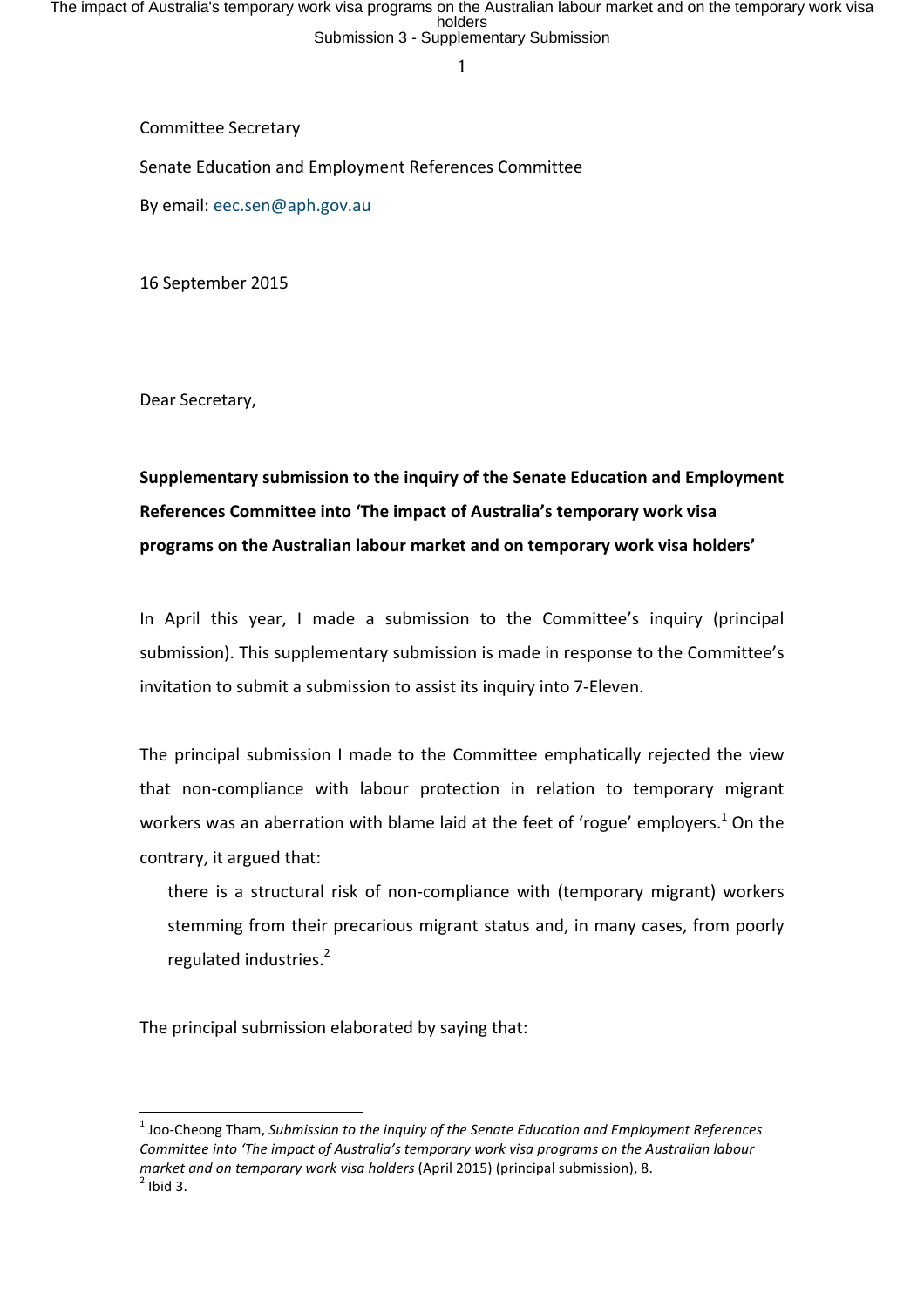there are structural features of immigration laws and labour laws that facilitate non-compliance by those employing temporary migrant workers. In industries where there is a greater likelihood of non-compliance, these structural features bring about the reality of non-compliance. In such contexts, non-compliance is structural.<sup>3</sup>

Subsequent to my principal submission being completed, ABC's current affairs program, *Four Corners*, vividly revealed how this structural risk has been realized in two instances: with international student workers and workers on Working Holiday visas engaged in the food production industry;<sup>4</sup> and with international student workers employed by 7-Eleven franchisees.<sup>5</sup>

Four elements appear to be present in both cases:

- 1) Strong pressures to reduce labour costs;
- 2) Widespread employer acceptance and practice of meeting these pressures by breaching standards of labour protection (e.g. nonpayment; under-payment);
- 3) The availability of a vulnerable migrant workforce; and
- 4) Limited effectiveness of the enforcement agency, the Fair Work Ombudsman, and the relevant union/s.

With 7-Eleven, pressures to reduce labour costs on the part of the franchisees stemmed from two key aspects of the franchise contract. First, the profit breakdown provided in the franchise contract with 53% going to the 7-Eleven Stores Pty Ltd (7-Eleven Australia) and 47% going to the franchisees.<sup>6</sup> Second, the responsibility of the franchisees for labour costs with Article 35(b) of the standard 7-Eleven store agreement stating that:

 $3$  Ibid 8.<br> $4$  Caro Meldrum-Hanna and Ali Russell, 'Slaving Away', Four Corners, 4 May 2015 (available at http://www.abc.net.au/4corners/stories/2015/05/04/4227055.htm; accessed on 14 September 2015).

 $5$  Adele Ferguson and Klaus Toft, '7-Eleven: The Price of Convenience', Four Corners, 31 August 2015 (available at http://www.abc.net.au/4corners/stories/2015/08/30/4301164.htm; accessed on 14 September 2015).

 $6$  Standard 7-Eleven Store Agreement, Exhibit D, paragraph (i).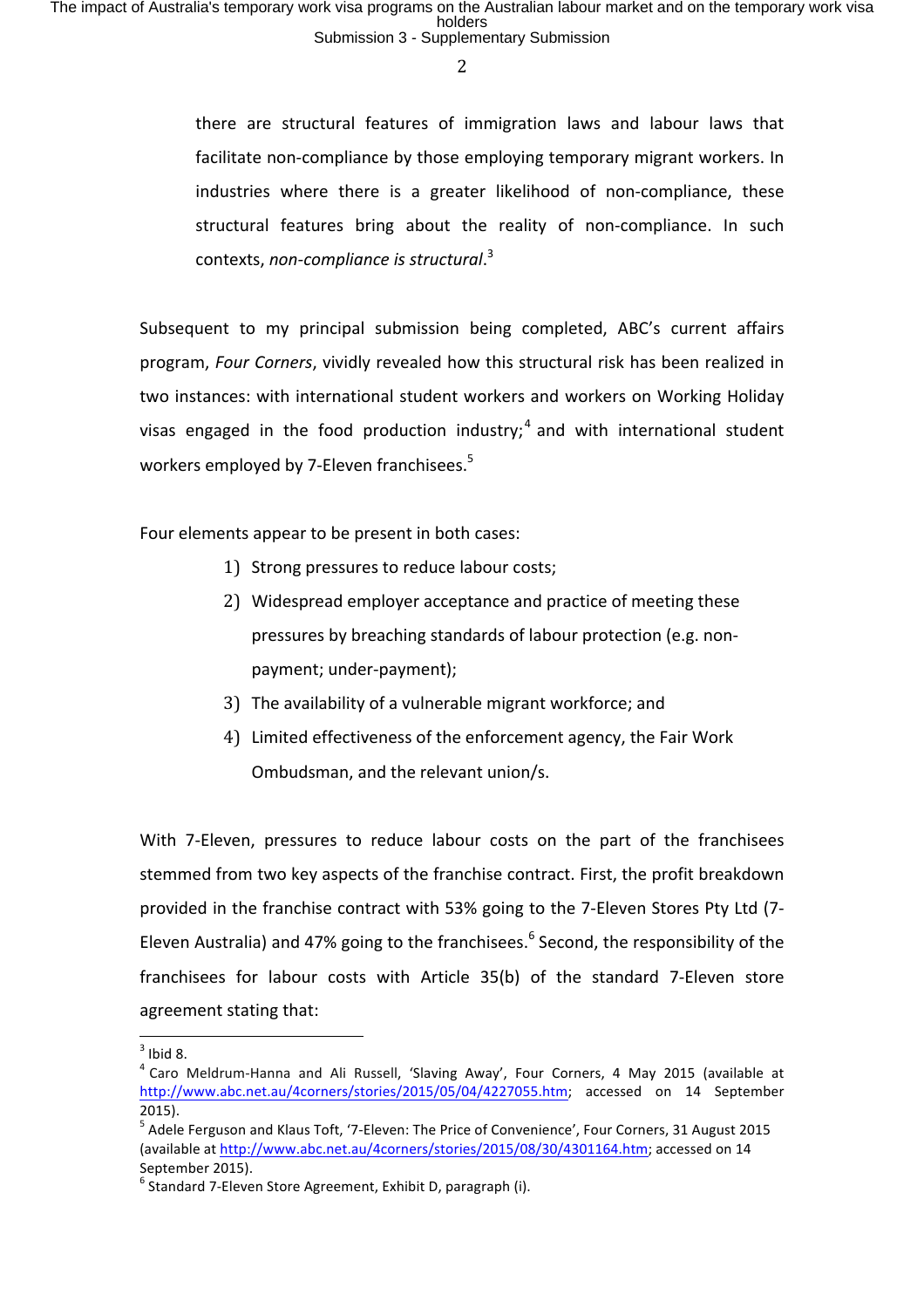The FRANCHISEE shall have the sole right to employ and discharge such Employees as in the FRANCHISEE'S judgment may be necessary. Such employees shall be employees or agents of the FRANCHISEE. The FRANCHISEE shall exercise full and complete control over, and shall have full responsibility for, the conduct of the Employees, and any and all labour relations, including hiring, firing, supervision, disciplining, *compensation* (and taxes relating thereto) and work schedules of the Employees (italics added).

The second element - widespread employer acceptance and practice of meeting these pressures by breaching standards of labour protection  $-$  is evidenced by 7-Eleven Australia's internal survey taken in July and August 2015 which indicated that 69% of franchisees had payroll issues including fraud (the Four Corners episode quoted a 7-Eleven Australia insider as saying that *all* franchisees were involved in wage fraud). These two elements combined with a vulnerable migrant workforce comprising international student workers, many it would seem worked in breach of the hours-restrictions stipulated in their visas, hence, making them susceptible to employer threats of repercussions under immigration law (including deportation). Finally, enforcement efforts appear to have limited effectiveness in the case of 7-Eleven franchisees. Prior to the Four Corners episode, the Fair Work Ombudsman successfully brought proceedings against a 7-Eleven franchisee.<sup>7</sup> The general deterrent value of such legal action may now be doubted in light of the Four Corners episode which revealed instances of franchisees being prepared to absorb the penalties resulting from such proceedings, adamant at continuing illegal labour practices.

The toxic combination of these elements can result in a business model based on the exploitation of temporary migrant workers. As former Australian Competition and Consumer Commission observed in relation to 7-Eleven, 'the business model will only work for the franchisee if they underpay or overwork employees'.<sup>8</sup>

<sup>&</sup>lt;sup>7</sup> Fair Work Ombudsman v Haider Pty Ltd [2015] FCCA 2113.<br><sup>8</sup> Adele Ferguson, Sarah Danckert and Klaus Toft, '7-Eleven: Allan Fels says model dooms franchisees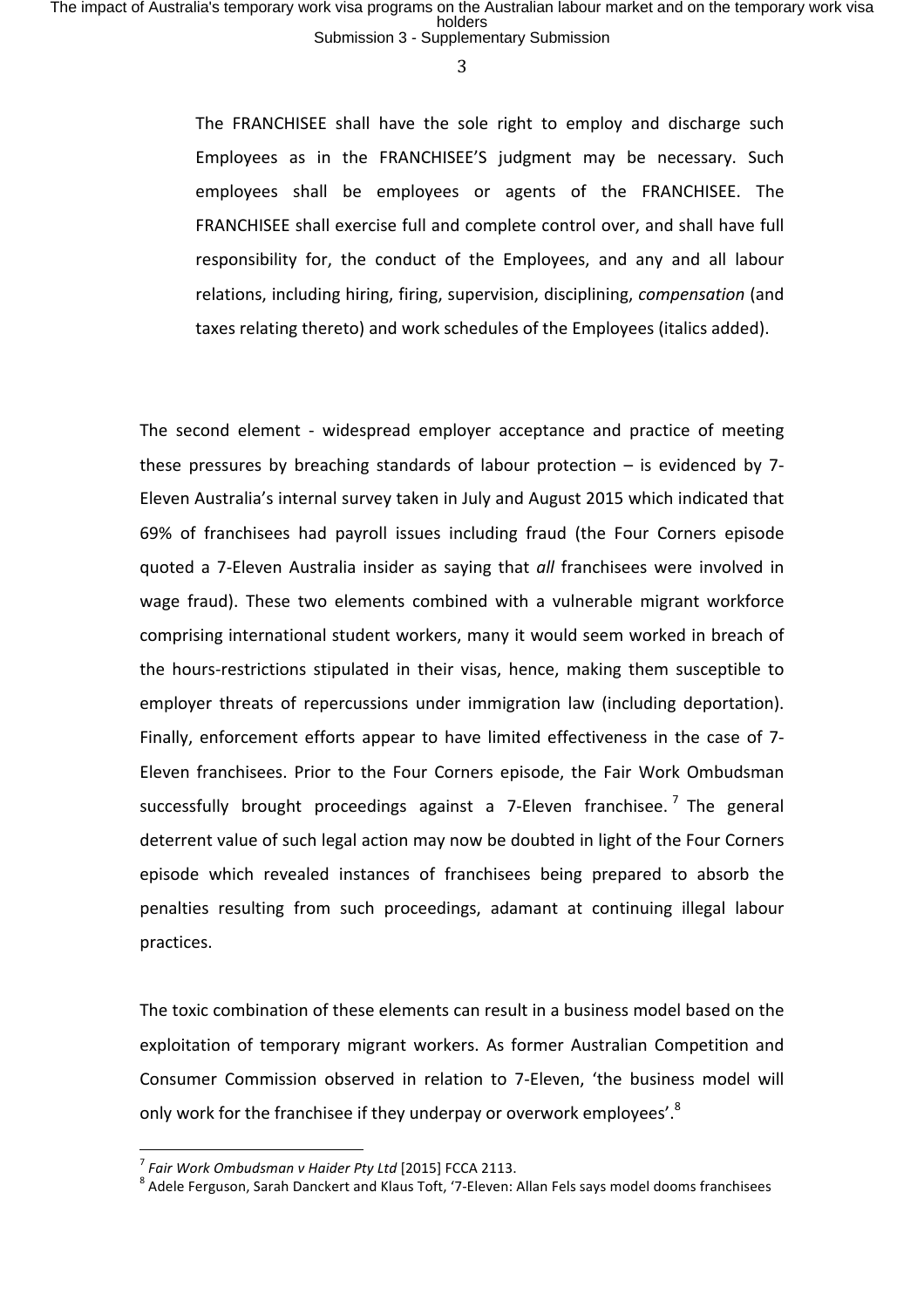The impact of Australia's temporary work visa programs on the Australian labour market and on the temporary work visa<br>holders<br>Submission 3 - Supplementary Submission

4

Four gaps need to be addressed in order to effectively prevent the exploitation of temporary migrant workers due to the structural risk of non-compliance. Foremost is the *compliance gap* – particularly in 'hazardous' industries where there are high levels of non-compliance with labour protection.<sup>9</sup> Direct measures in this respect should include promoting the collective organization of temporary migrant workers whether it be through trade unions or community organisations (e.g. ethnic community organisations; international student organisations). Given the wellknown barriers to collectively organizing vulnerable workers, the approach should not be merely be permissive – in just *allowing* such collective organization – but on actively *promoting* such organization, including through the provision of funds.

### *Recommendation One*

Measures should be taken by the Commonwealth Government to actively promote the collective organization of temporary migrant workers, including through the provision of funds.

Other direct measures aimed at the compliance gap include increasing both the financial penalty of offences under the *Fair Work Act 2009* (Cth) and the social sanction attached to these offences. It should also extend to reforms to ensure that commercial entities that are not the direct employers of workers which, however, benefit from service provided by the workers and have a meaningful degree of control over their performance of work are subject to more appropriate frameworks of liability and responsibility (this group of entities would include franchisors and head contractors). Possible reforms here include clarifying and broadening the scope of section 550 of the *Fair Work Act 2009* (Cth) which provides for accessory liability.

Here I strongly commend to the Committee the submission of my colleague, Dr Tess Hardy, Centre for Employment and Labour Relations Law, Melbourne Law School.

<u> 1989 - Andrea San Andrew Maria (h. 1989).</u><br>1900 - Andrew Maria (h. 1980).

and workers', Sydney Morning Herald, 31 August 2015 (available at http://www.smh.com.au/business/workplace-relations/7eleven-allan-fels-says-model-doomsfranchisees-and-workers-20150830-gjb0pu.html; accessed on 14 September 2015). <sup>9</sup> See industries listed at pages 7, 20-21 of the principal submission.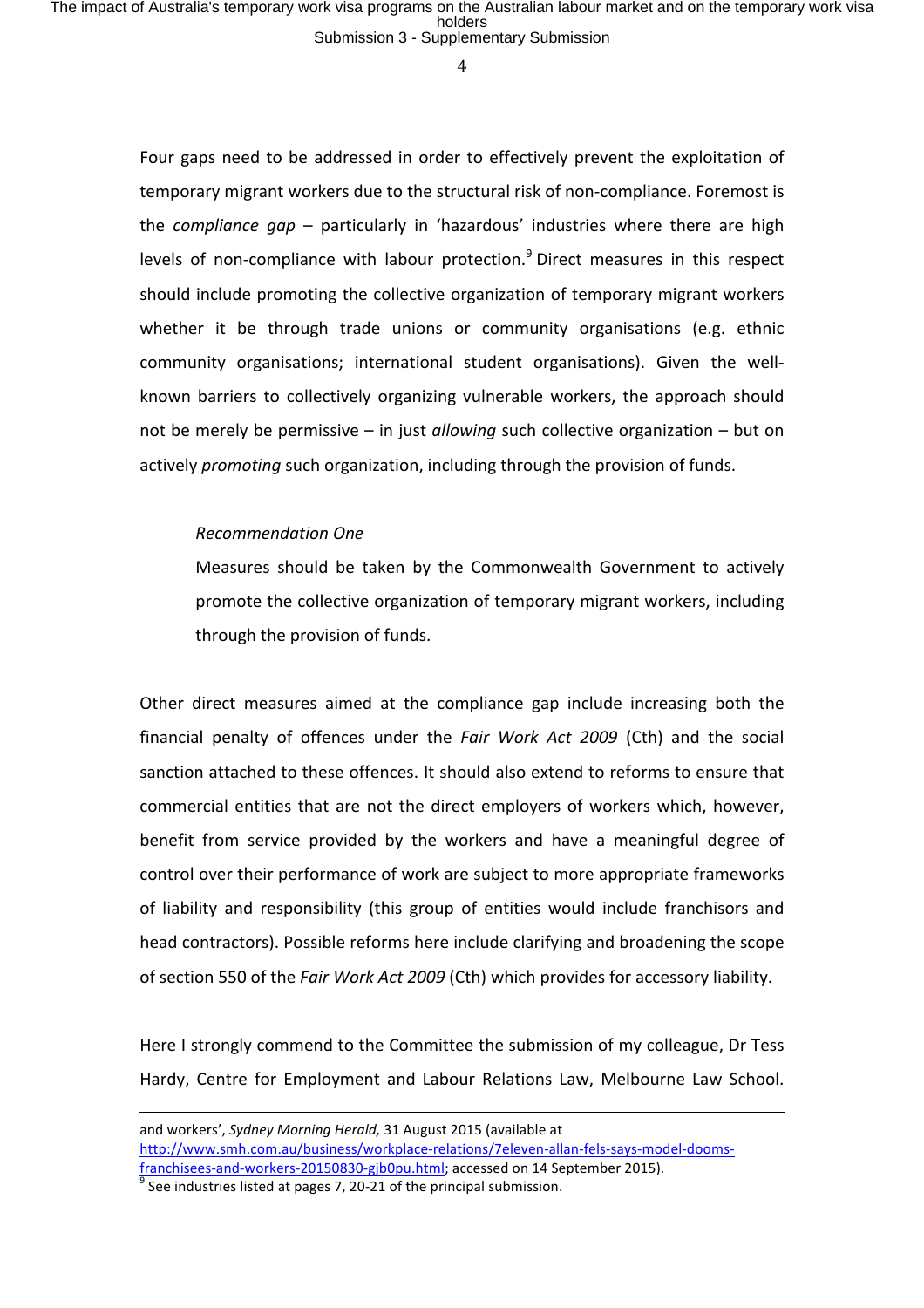The submission of Dr Hardy - who is a leading Australian expert on regulatory compliance and enforcement in relation to labour protection – provides an excellent analysis of various direct measures that can be taken to tackle the compliance gap.

Connected to the compliance gap are three other gaps. There is, firstly, a profound *knowledge gap*. Current data sources do not enable the precise number of temporary migrant workers to be identified, let alone the key industries and occupations of such workers and where they are experiencing breaches of labour protection. 

The statistical picture of temporary migrant work in Australia is incomplete, reflecting significant conceptual limitations in the collection of labour market data. Little is available from either the Australian Bureau of Statistics monthly Labour Force survey or the five-yearly Census. These sources may collect information on labour force status and country of birth, and in this sense, they enable the identification of the total number of migrant workers.<sup>10</sup> However, no information is being collected on the specific migrant status of these workers  $-$  whether they are workers on temporary visas, permanent visas or citizens of Australia. Arguably, this shortcoming reflects a failure to fully come to grips with the significance of temporary labour migration in Australia, and reflects an outdated assumption of Australia as a country of permanent settlement.

The key source of statistics on temporary migrant workers is the Commonwealth Immigration Department (now called the Department of Immigration and Border Security), which publishes detailed statistics on migrants in the permanent stream. It also publishes regular statistics on temporary entrants and New Zealand citizens as well as statistics on the various programs.

The published data on the 457 visa program provides detailed information on the primary visa-holders. However, such data provides no labour market information on

 $10$  See

http://www.abs.gov.au/ausstats/abs@.nsf/Lookup/3414.0main+features642011%20(Edition%202)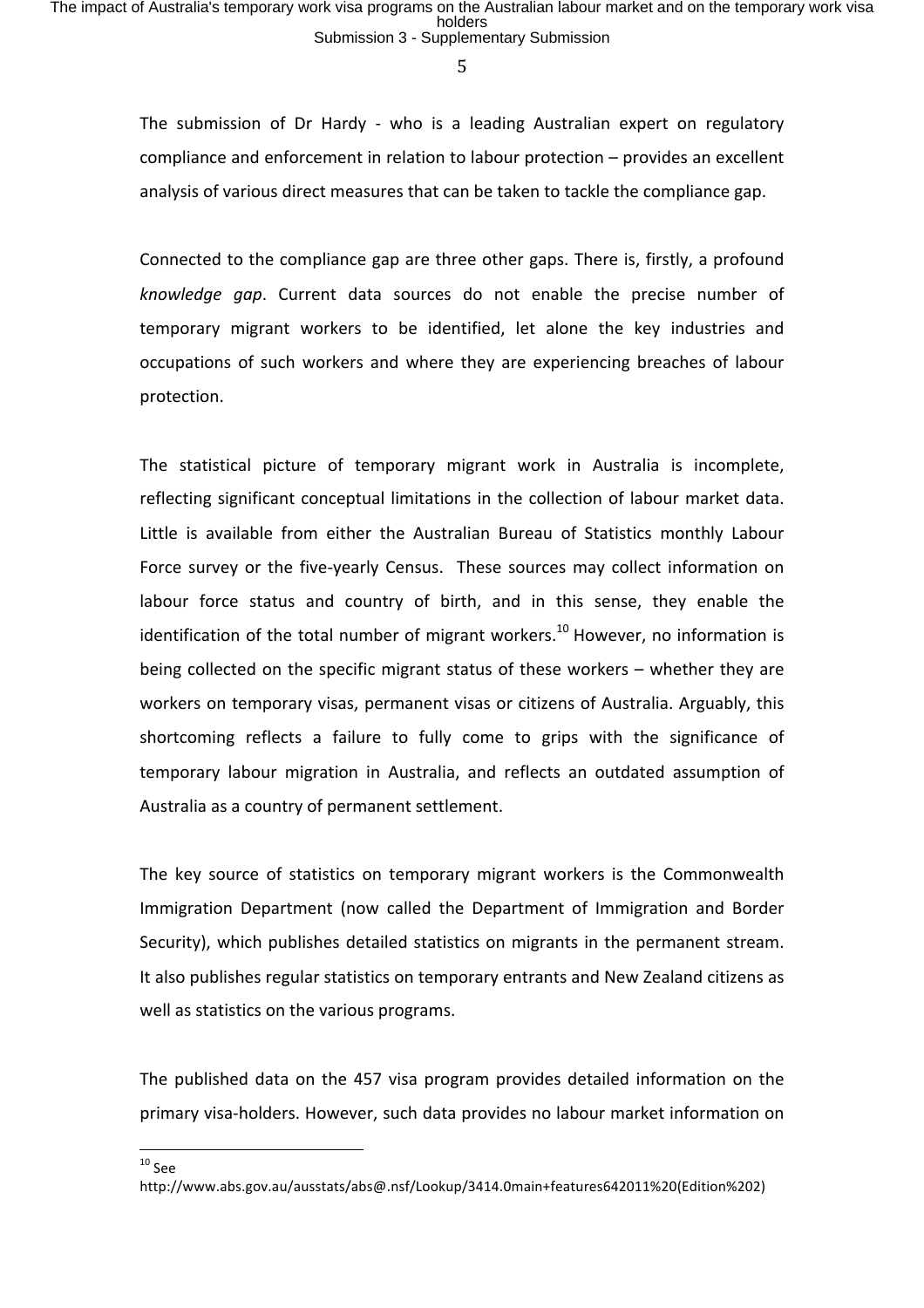secondary visa-holders: What proportion is engaged in the Australian labour market? What occupations and industries are they employed in? What are the wages being earned? 

The limitations of the 457 visa data, however, pale in comparison with the absence of labour market information on visa-holders under the de facto temporary labour migration schemes  $-$  the international student programs, Temporary Graduate visa scheme; the arrangement under which New Zealand citizens are admitted into Australia; and the Working Holiday maker programs. None of the regular publications provide labour market information on the visa-holders under these programs. 

### *Recommendation Two*

- The Australian Bureau of Statistics and the Immigration Department revise their methods of data collection so as to be able to regularly provide public information on:
	- $\triangleright$  The number of temporary migrant workers (broken down according to visa status, gender, age, nationality, year of arrival in Australia);
	- $\triangleright$  The main industries and occupations of temporary migrant workers.
- Measures be taken to identify the main types of breaches of labour protection being experienced by temporary migrant workers and the main industries, occupations and localities where such breaches are occurring, including:
	- $\triangleright$  Resourcing the Fair Work Ombudsman to collect and disseminate such information; and
	- $\triangleright$  Resourcing other organisations which receive workplace complaints from temporary migrant workers (e.g. ethnic community organisations, community legal centres, trade unions, statutory legal aid agencies, anti-discrimination statutory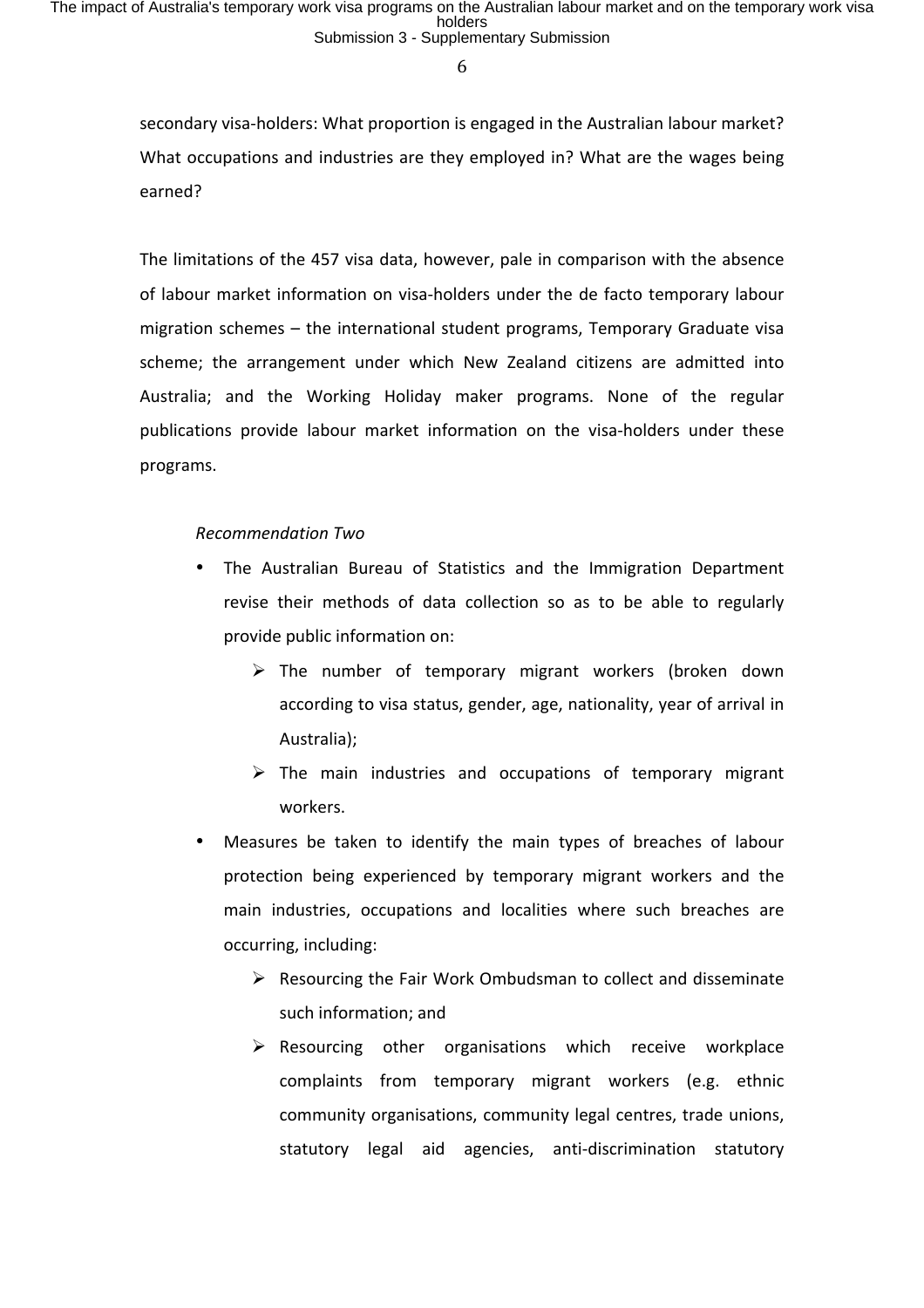agencies) to develop systematic and consistent systems of collecting such information.

Second, there is a *qap in fairness* in terms of the consequences under the *Migration* Act 1958 (Cth) for temporary migrant workers who breach their visas in the performance of work. In such situations, the visa of temporary migrant worker may be cancelled under section  $116(1)(b)$  of the Act and, further, the worker will be committing a strict liability criminal offence under section 235 of the Act - *any breach* of the visa in the performance of work will bring about these consequences.

These draconian penalties strengthens the hand of employers who seek to abuse temporary migrant workers and therefore, contributes to the compliance gap (as illustrated by the 7-Eleven case). They are also grossly disproportionate and unfair. Criminal offences and the prospect of visa cancellation should be reserved for situations involving serious visa breaches. For other breaches, administrative fines and/or civil penalties should apply. These reforms would strike a far better balance between protecting the integrity of the visa system and ensuring fairness to temporary migrant workers

# *Recommendation Three*

- Sections 116(1)(b) and 235 of the *Migration Act 1958* (Cth) should be amended so as to only apply to serious breaches of visas.
- A proportionate system of administrative fines and/or civil penalties should apply to other breaches.

Finally, there is a *gap in legal protection*. This results, firstly, from the impact of visa breaches (e.g. working in a job classification different from that stated in the visa; working in excess of maximum hours stipulated in the visa) upon the enforceability of labour laws. The limited Australian case law adopts a 'non-protection' approach.<sup>11</sup>

 $11$  Elaine Dewhurst, 'The Right of Irregular Immigrants to Back Pay: The Spectrum of Protection in International, Regional and National Legal Systems' in Cathryn Costello and Mark Freedland, Migrants at Work: Immigration & Vulnerability in Labour Law (Oxford University Press, 2014) 217-219.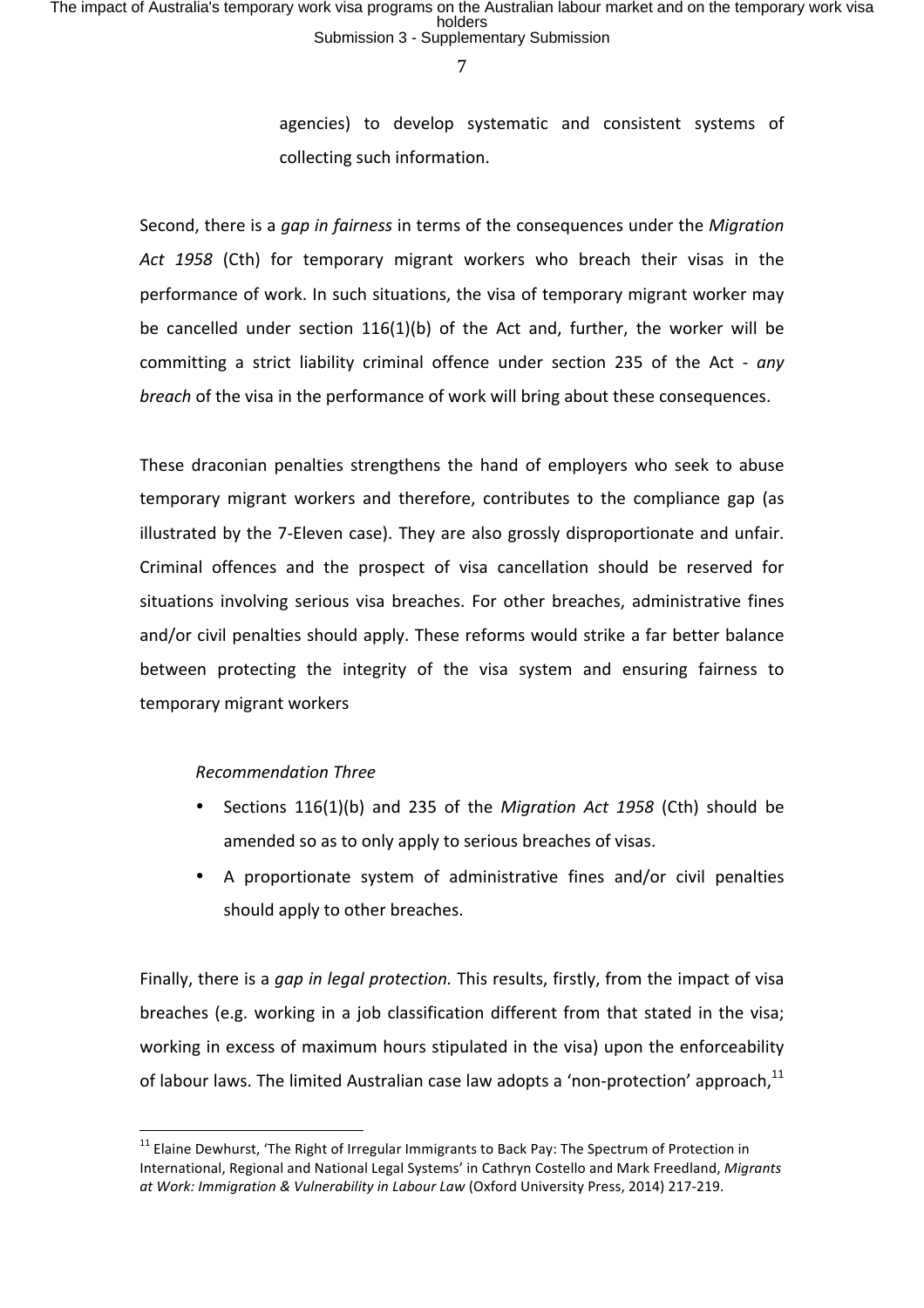with authorities disturbingly finding that breaches of a visa have the consequence of voiding any contract of employment, thereby resulting in the non-application of labour protection which generally only applies to employees at law.<sup>12</sup> This is a perverse position which not only rewards employers who exploit migrant workers (exacerbating the compliance gap) and punishes the workers but also undermines the integrity of the labour protection regime. The *Migration Act* and the *Fair Work* Act should be amended to explicitly state that visa breaches do not necessarily void contracts of employment; and that the standards under the *Fair Work Act* apply even when there are visa breaches.

## *Recommendation Four*

The *Migration Act 1958* (Cth) and the *Fair Work Act 2009* (Cth) should be amended to explicitly state that:

- visa breaches do not necessarily void contracts of employment; and
- the standards under the *Fair Work Act* apply even when there are visa breaches.

The other gap in legal protection concerns the principle of equality in relation to working conditions of migrant workers. This is a key principle of human rights and labour rights according to the following international conventions:

- Articles 23-24 of the Universal Declaration of Human Rights;
- Article 7 of the *International Covenant of Economic, Social and Cultural Rights;*
- Article  $6(1)(a)$  of the International Labor Organisation's *Migration for Employment Convention (Revised), 1949 (No 97);*
- Article 10 of the International Labor Organisation's Migrant Workers *(Supplementary Provisions) Convention, 1975 (No 143);*

<sup>&</sup>lt;sup>12</sup> Australian Meat Holdings v Kazi [2004] QCA 147; Smallwood v Ergo Asia Pty Ltd [2014] FWC 964. See further discussion in Graeme Orr, 'Unauthorised Workers: Labouring Beneath the Law' in Christopher Arup et al, *Labour Law and Labour Market Regulation* (Federation Press, 2006) Chapter 35; Alex Reilly, 'Protecting vulnerable migrant workers: The case of international students' (2012) 25 Australian Journal of Labour Law 181; Submission of Dr Stephen Clibborn to this inquiry.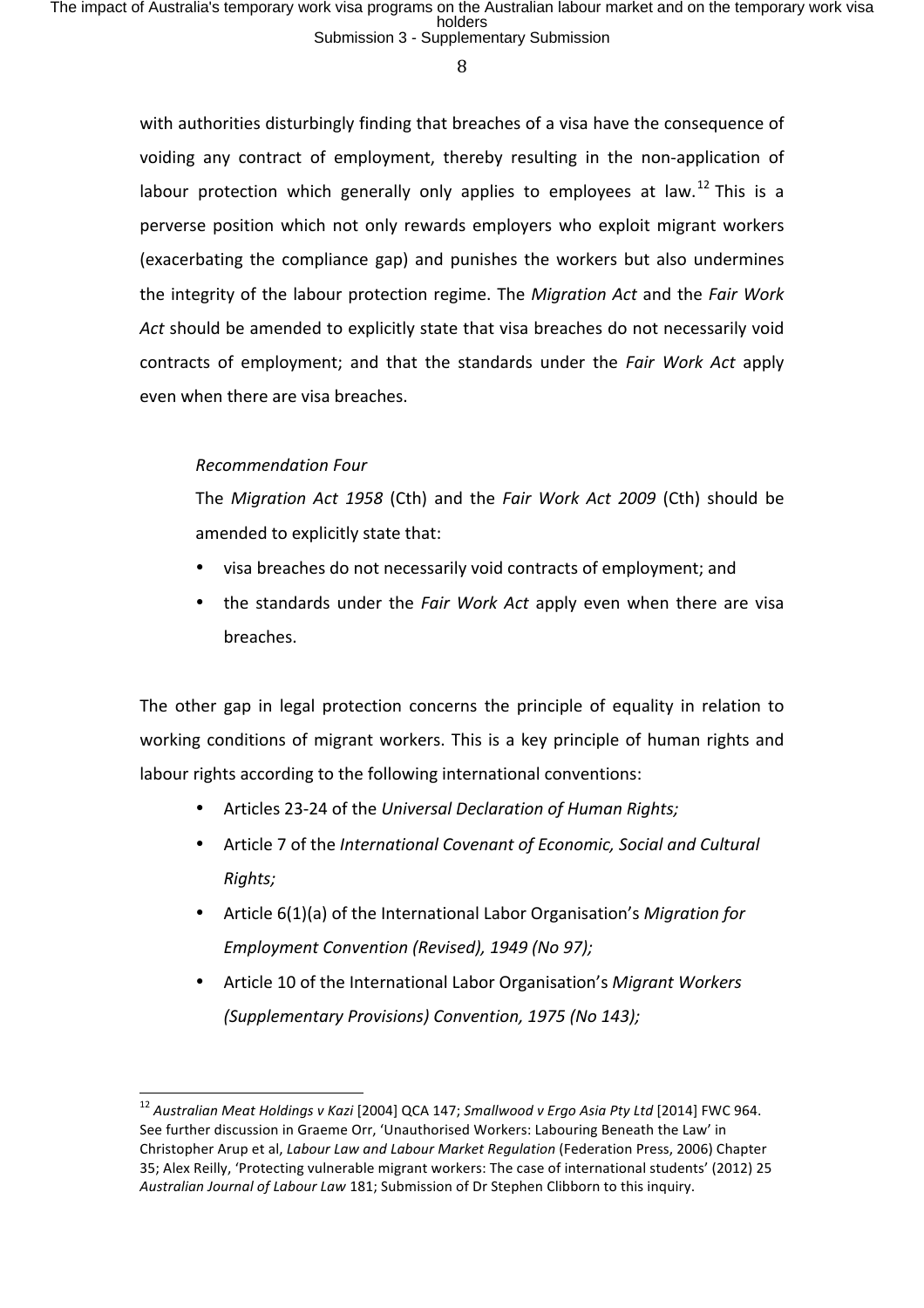# Articles 25-26 of the *International Convention on the Protection of the Rights of All Migrant Workers and Members of their Families.*<sup>13</sup>

For this principle of equality to be fully realized, discrimination against temporary migrant workers on the basis of the migrant status should be prohibited.

Such a prohibition is, however, absent from Australia's anti-discrimination laws. In all jurisdictions except for Tasmania and Northern Territory, the prohibitions under anti-discrimination laws do not explicitly cover migrant status. The Tasmanian and Northern Territory anti-discrimination statutes prohibit discrimination based on immigrant status in Tasmania and Northern Territory.<sup>14</sup> Whether these prohibitions extend to *temporary* migrant status is moot given that an immigrant is usually understood as a person who migrates to live permanently in the host country.<sup>15</sup>

The absence of an explicit prohibition against discrimination based on migrant status is particularly disturbing given that such discrimination is often identified as a source of ill-treatment experienced by migrant workers.<sup>16</sup> In the case of international student workers, for example, studies suggest that these workers face discrimination in the labour market and that such discrimination tends to occur at the point of entry to the workplace  $-$  securing a job  $-$  rather than through inferior working conditions within the workplace. In the Marginson et al study, a small number of respondents said that they experienced overt discrimination within the labour market, with most references to discrimination relating to the inability to find decent

 $13$  See further Joo-Cheong Tham and Iain Campbell, 'Equal treatment for temporary migrant workers and the challenge of their precariousness',  $16^{th}$  World Congress of International Labour and Employment Relations Association, Philadelphia, 2-5 July 2012.

<sup>&</sup>lt;sup>14</sup> Anti-Discrimination Act 1998 (Tas) s 3(e); Anti-Discrimination Act (NT) s 4(a).<br><sup>15</sup> Oxford University Press, *Oxford Dictionaries* (2015)

www.oxforddictionaries.com/us/definition/american\_english/immigrant 

<sup>&</sup>lt;sup>16</sup> International Labour Organization, *Towards a Fair Deal for Migrant Workers in the Global Economy* (2004) 46-48; Bridget Anderson and Martin Ruhs, 'Migrant Workers: Who Needs Them? A Framework for the Analysis of Staff Shortages, Immigration, and Public Policy' in Martin Ruhs and Bridget Anderson (eds), *Who Needs Migrant Workers? Labour Shortages, Immigration and Public Policy* (Oxford University Press, 2010) 27-28.